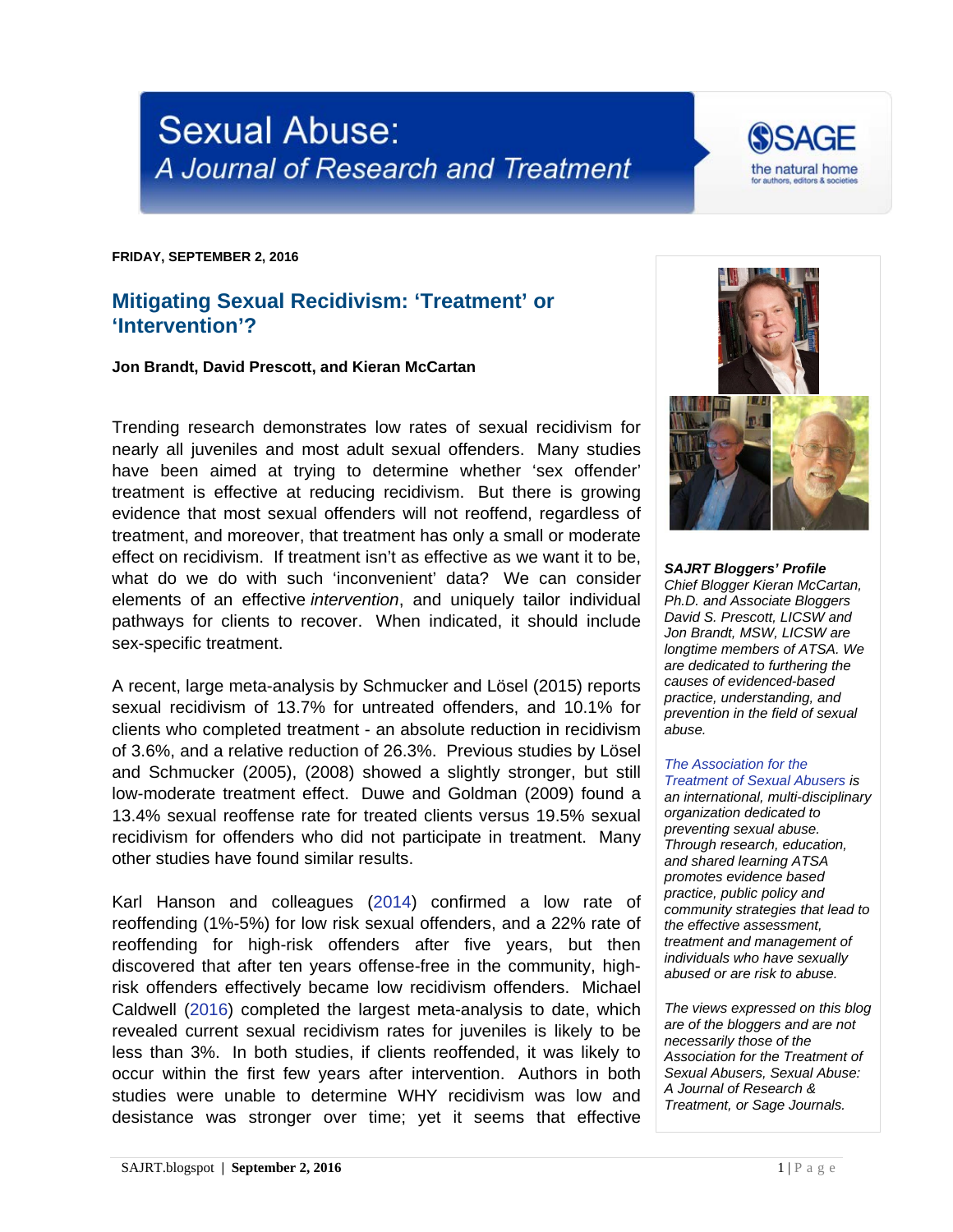treatment might enhance outcomes.

Risk for reoffending, as part of a psychosexual assessment, seems to have become overly simplified into essentially three categories: low, medium, and high risk, which then often determines outcomes: everything from plea agreements, to incarceration, treatment, and perhaps conditions of supervision or imposition of civil regulations. So how can we analyze the cost-benefit of interventions to clients, and to public interests?

Gregory DeClue has suggested an empirical process from the world of medical treatment might be helpful to determine the cost-benefit of treatment. Dr. DeClue points to statistical concepts known as ["Number Needed to Treat"](http://www.thennt.com/thennt-explained/) (NNT), and ["Number Needed to Harm"](http://www.nytimes.com/2015/02/03/upshot/how-to-measure-a-medical-treatments-potential-for-harm.html?rref=upshot) (NNH). Together, NNT and NNH provide an empirical way to consider, in an aggregate manner, the cost-benefit to "treat" or "not to treat." According to DeClue, using data from Schmucker and Lösel (2015), NNT reveals that only about one person in 28 is likely to not reoffend as the direct result of treatment. That seems like a weak return on the investment, but more troubling is the counterbalance: to what extent is treatment actually unwarranted, counterproductive, or indeed harmful to individuals and their families – known as [iatrogenic consequences?](https://en.wikipedia.org/wiki/Iatrogenesis)

A meta-analysis by Kim, Benekos, & Merlo (2016) found "that sex offender treatments can be considered proven or at least promising." They also determined that ages of clients and types of interventions influence the success of treatment. This study also suggests that outpatient treatment may be more effective than treatment in prison, "If community treatment is more effective than institutional treatment, then a review of existing sentencing statutes and policies might be appropriate." So if *treatment* is not the primary change agent, what is? It might be, broadly, the *intervention*.

Most individuals arrested for sexual offending [do not sexually reoffend,](http://www.ilvoices.com/media/ea99d28960ec776bffff84aeffffe415.pdf) and treatment effect alone doesn't account for low recidivism rates; so what else might broadly mitigate reoffending? Research indicates that civil regulations (the registry, residency restrictions, etc.) are not only [ineffective,](http://sajrt.blogspot.com/2016/08/new-research-juvenile-sexual-recidivism.html) they might be [counterproductive.](http://jsw.sagepub.com/content/early/2016/06/21/1468017316654811.abstract) More and more, civil regulations are being [challenged by the judiciary](http://nymag.com/daily/intelligencer/2016/08/judges-are-questioning-overzealous-sex-offender-laws.html) in state and federal courts as not only being ineffective, but [unconstitutional.](http://www.opn.ca6.uscourts.gov/opinions.pdf/16a0207p-06.pdf) [Caldwell wrote,](http://psycnet.apa.org/?&fa=main.doiLanding&doi=10.1037/law0000094) "The bulk of available evidence indicates that the decline in adult and juvenile sexual recidivism rates has occurred, unrelated to, and perhaps despite, these recent policy trends." The sex offender registry is especially [harmful to juveniles.](https://www.hrw.org/report/2013/05/01/raised-registry/irreparable-harm-placing-children-sex-offender-registries-us) Birgden and Cucolo [\(2011\)](http://www.csor-home.org/wp-content/uploads/2014/01/Treatment-of-SOs-Evidence-Ethics-and-Human-Rights-2011.pdf) argue that treatment as management, rather than treatment as rehabilitation, panders to public policy and puts unwarranted concerns about public safety ahead of effective treatment. [CSOM](http://www.csom.org/pubs/managing%20sex%20offenders-%20a%20toolkit%20for%20legislators.pdf) promotes a [systems approach](http://www.csom.org/pubs/managing%20sex%20offenders-%20a%20toolkit%20for%20legislators.pdf) to interventions, including effective supervision, and that recovery is not all about 'treatment.'

We should be mindful that reducing risk is not the only aim of treatment, and only tells part of the story about an effective *intervention*. And how do we determine what kind of treatment experiences we should offer? For example, Levenson and Prescott (2013), discuss many benefits that may be derived from treatment, resulting in improved outcomes for clients, victims, and their families - better lives AND safer communities. Indeed, the same authors have published three studies indicating that people who have sexually abused typically believe their treatment experiences to be worthwhile (e.g., Levenson & Prescott, 2009). Perhaps one avenue for professionals to consider is moving beyond treatment interventions that focus on reducing risk and help people remain at low risk. Another treatment target might be helping clients adjust to the social consequences of being publically labeled a "sex offender." Still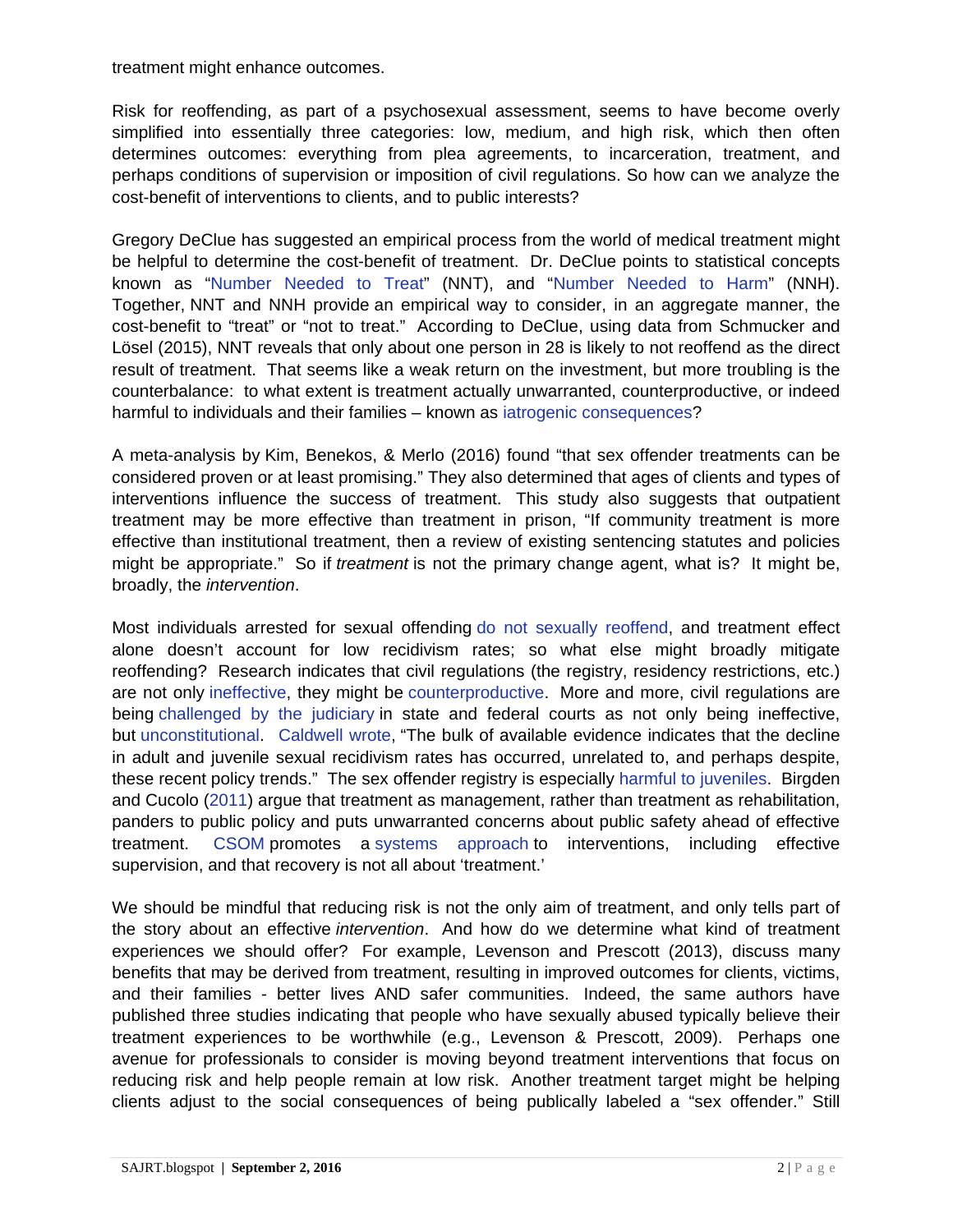another focus of treatment might be "cognitive transformation" – promoting desistance by helping clients view themselves as having become a different (better) person.

When recidivism rates are low, and treatment effect is weak, it raises questions about when sex offender 'treatment' is indicated – effectively begging the question: "to treat" or "not to treat." The answers are only partially informed by risk/recidivism studies. Many questions abound, including the influence of treatment on the nature, severity, imminence, and frequency of re-offense, if it does occur. Further, while it makes sense to ask whether treatment works, we are still in need of research into the effective components of both treatment and treatment providers. In addition to psychological factors, we should consider situational factors that might contribute to re-offending after treatment completion.

How should new data on the weak effectiveness of 'treatment' guide interventions with individual clients? How should public policies be reviewed in light of new research? Collectively, new data, and anecdotal evidence, provides strong evidence that the "sex offender system" might be mired not just in 'old research' about what works in the treatment and management of sexual offenders, but that public policies are straining valid concerns for public safety. As a result, systems are overreaching and over-treating individuals, in large numbers, from juveniles to the civilly committed. The consequences to individuals and families, and the costs to public interests, are incalculable.

Why are so many people ending up in the "sex offender system"? Perhaps one reason is a tendency to conflate "seriousness" of a sexual offense with "dangerousness." This results in catching too many individuals in the "sex offender net," regardless of "dangerousness" and, out of fear of *any* risk of reoffending, the system is reluctant to let them go. In order to avoid any true positives (predicted to reoffend and does), or false negatives (predicted to NOT reoffend but does), the system is willing to tolerate a high percentage of false positives (predicted to reoffend but doesn't). Or simply stated, "Better to lock up ten sex offenders than one might reoffend." The fallacy is that about nine out of ten offenders are not likely to sexually reoffend, yet we commit vast, unwarranted public resources to nine out of ten sexual offenders, as an unwarranted hedge against possible recidivism.

In the UK, with the introduction of the [transforming rehabilitation](https://www.gov.uk/government/publications/2010-to-2015-government-policy-reoffending-and-rehabilitation/2010-to-2015-government-policy-reoffending-and-rehabilitation) agenda, distinguishing between low and high risk offenders is becoming more salient in community management. It distinguishes between sex offenders and non sex offenders, by risk categories and management. All sex offenders are now managed by a streamlined probation services, while low/medium risk non sex offenders are managed by private Community Rehabilitation Companies (on a payment-by-results scheme). All high/very high risk offenders are managed by traditional probation. This suggests that the UK government perceives low risk sex offenders as generally more dangerous than low-risk non sex offenders.

Interestingly, in the UK (and elsewhere outside the USA) not all sex offenders [receive](http://www.bbc.com/news/uk-26078124)  [treatment](http://www.bbc.com/news/uk-26078124) – it is based on their level of risk and whether or not clients deny their offence. In the UK, it is usually medium, high and very high risk sex offenders that receive Sex Offender Treatment Programmes [\(SOTP\)](http://www.lucyfaithfull.org.uk/files/ECSA_project_core_sotp.pdf); with low risk offenders receiving a form of cognitive skills program. Putting low-risk sex offender in SOTP could actually [make clients worse](https://www.swmcrc.co.uk/wp-content/uploads/2010/06/what-works-sex-offender-treatment.pdf) and increase their likelihood of offending. Practitioners and policymakers suggest that we look at alternatives to [traditional SOTP,](https://www.swmcrc.co.uk/wp-content/uploads/2010/06/what-works-sex-offender-treatment.pdf) and Ruth Mann points to a wide-range of [psycho-social](http://www2.uwe.ac.uk/faculties/HLS/research/Documents/Mann-keynote-december-2014.pdf)  [treatment](http://www2.uwe.ac.uk/faculties/HLS/research/Documents/Mann-keynote-december-2014.pdf) interventions. With skepticism about whether sex offender [treatment works,](http://www.ibtimes.co.uk/can-we-judge-whether-convicted-sex-offender-will-reoffend-1485611) in the UK, treatment must be [evidence-based.](http://www2.uwe.ac.uk/faculties/HLS/research/Documents/Mann-keynote-december-2014.pdf)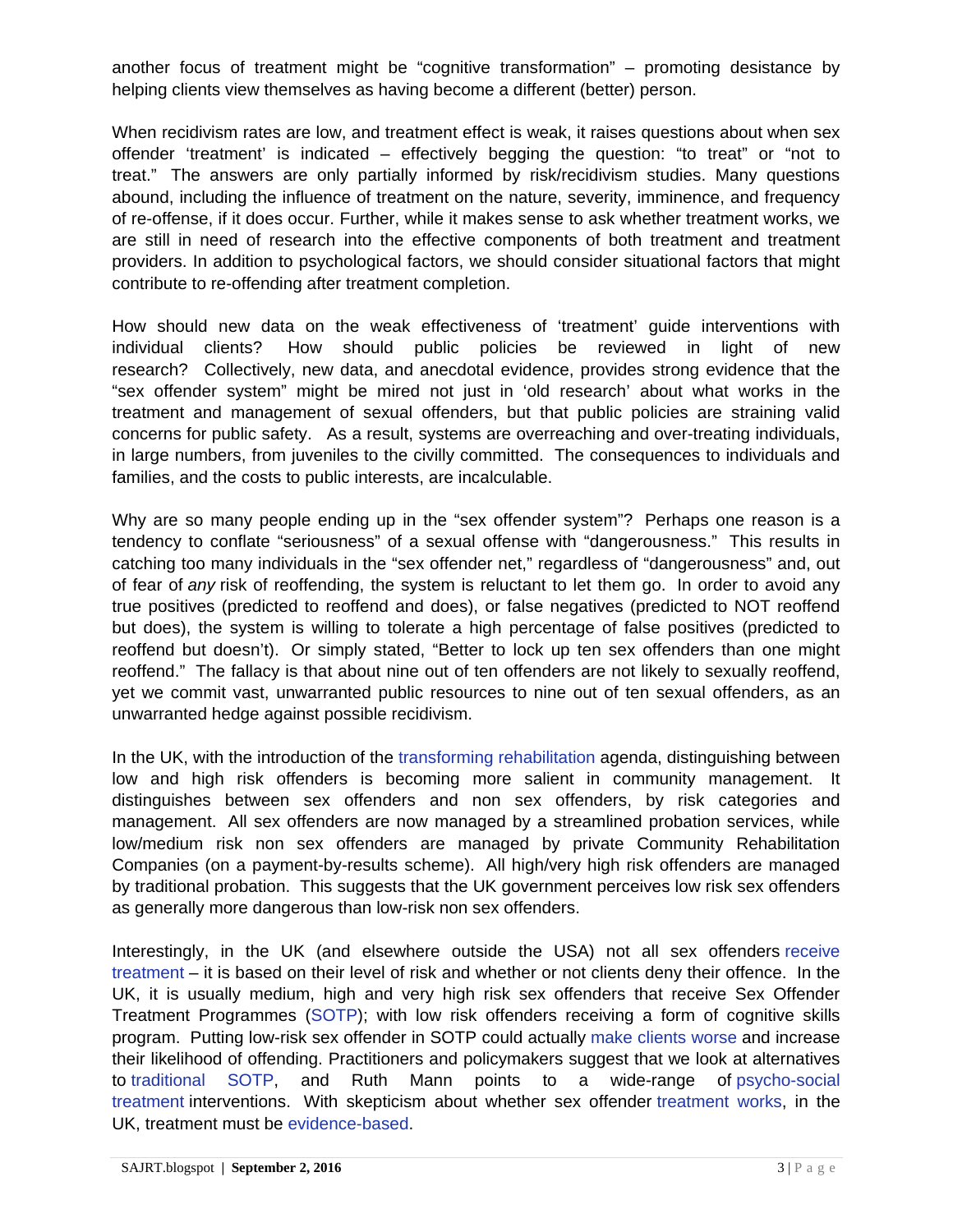So what are the takeaways here? One is to avoid the tendency to measure the success of 'treatment' in a dichotomous manner - whether or not clients reoffend. There is much more to consider in decisions about treatment, e.g. when is treatment indicated? Should treatment be compulsory? If so, where should treatment take place (institution or in the community)? What are the specific treatment targets to measure progress and determine completion? What kind of treatment is effective for a particular client? How much treatment is enough? Principles of [Risk-Need-Responsivity](http://www.publicsafety.gc.ca/cnt/rsrcs/pblctns/rsk-nd-rspnsvty/index-eng.aspx) and [Good Lives](http://www.goodlivesmodel.com/) are able to empirically guide the application of aggregate data and other research to individual clients. Sometimes, when empirical evidence suggests treatment is not indicated, we still need to *intervene*, but find the courage to not put clients through unwarranted or lengthy 'treatment.'

By all indications, a wide-range of interventions seems to effectively mitigate recidivism, so perhaps rather than focusing on "does treatment work," what might be needed is to fine-tune characteristics of interventions that are demonstrated to be effective with specific types of clients, e.g. juveniles, low risk, non-contact, females, repeat offenders, etc. Not all sexual offending is rooted in sexual deviancy, sexual compulsion, or sexual violence. Sometimes people simply lose their sexual boundaries, and it's not likely to happen again. While it may be useful to trace pathways to sexual offending, not every sexual offender has a sexual offense "cycle." With half of all sexual assaults occurring under the influence of alcohol, treatment for chemical abuse or addiction [might be primary.](http://onlinelibrary.wiley.com/doi/10.1002/9781118980132.ch14/summary) Not everyone who sexually offends needs sexspecific treatment. A large percentage of adolescent offenders, and their families, might be well-served by participation in a time-limited psycho-sexual education program.

Because sexual offending is often more about relationship violations than sexual violence, interventions might focus much more on managing social damage, repairing relationships, and restoring families. When there is so much that can be accomplished by creating a recovery plan that is unique to individuals and their families, it's unfortunate that there is so much emphasis placed on "relapse prevention," strict compliance with supervision, or criminal enforcement of civil regulations. Effective interventions can build on the optimism of protective factors, use positive psychology to build social skills, competency, and resiliency, and embrace [strength](http://www.goodlivesmodel.com/)[based principles](http://www.goodlivesmodel.com/) of Good Lives.

When sexual misconduct occurs, *intervention* is almost always warranted – 'treatment' might not be. Interventions can be empirically guided by a client's Risk-Need-Responsivity and principles of Good Lives, and perhaps by uniquely tailoring interventions to individual clients, with consideration of the five "W's": who, what, when, where, and why.

*Appreciation to Greg DeClue, Ph.D. and Michael D. Thompson, Psy.D. for contributions to this blog.*

## **References**

- Alexander, M. (1999) Sex offender treatment efficacy revisited*. Sexual Abuse: A Journal of Research and Treatment,* 11, 101-116.
- Birdgen, A., Cucolo, H., (2011) The Treatment of Sex Offenders: Evidence, Ethics, and Human Rights, *Sexual Abuse: A Journal of Research and Treatment* 23(3) 295 –313.